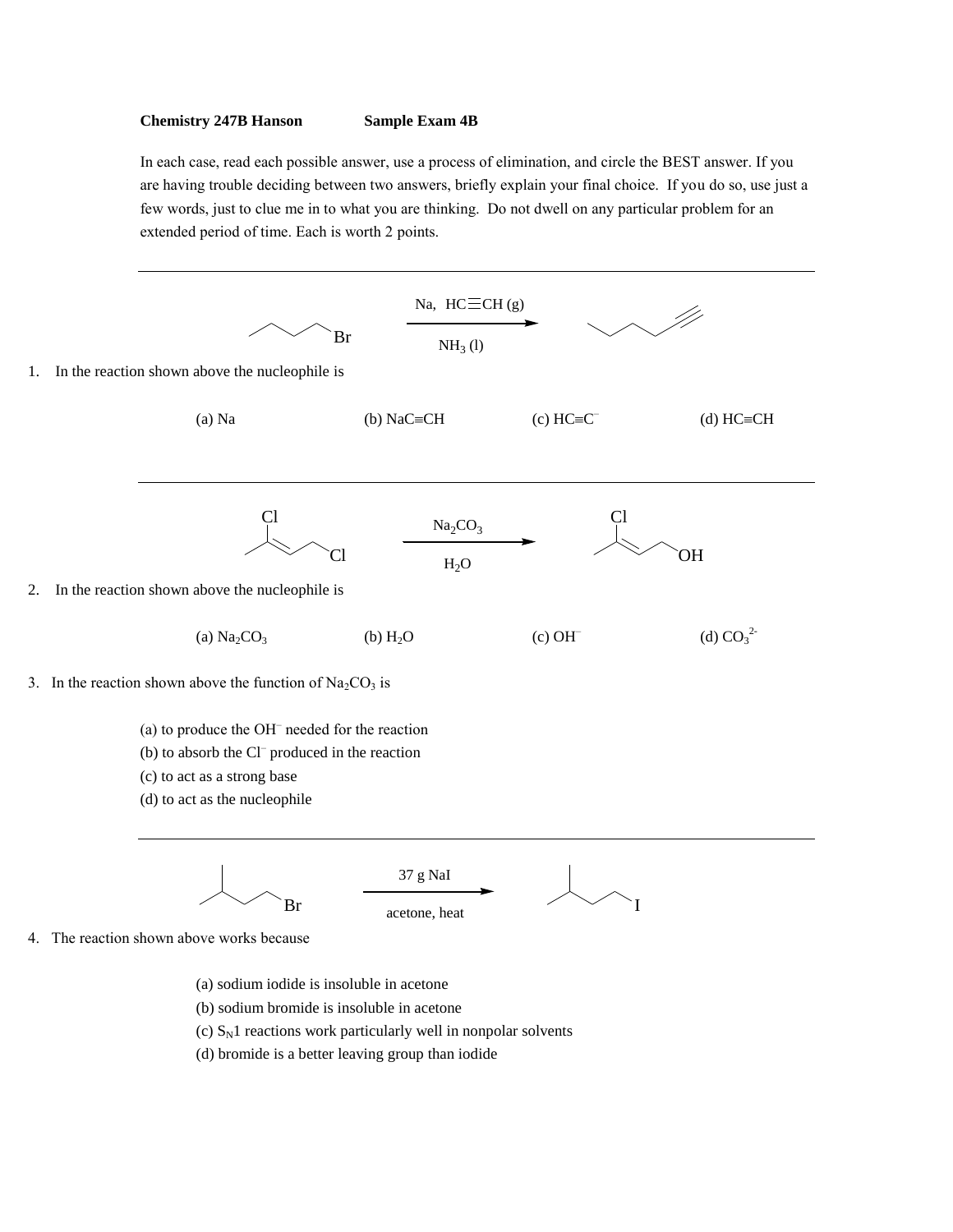

7. In the mechanism for the above reaction:

- (a) There are two intermediates and three transition states
- (b) There are three intermediates and three transition states
- (c) There are three intermediates and four transition states
- (d) There are four intermediates and four transition states



- 8. Comparing the two reactions above, we see that
	- (a) E2 eliminations can occur even without a strong base
	- (b) the equatorial chloride gives the better stereoselectivity in the elimination reaction
	- (c) in E1 reactions, the cation and anion are not always fully separated
	- (d) the direction of an E2 elimination in a cyclic system depends upon the stereochemistry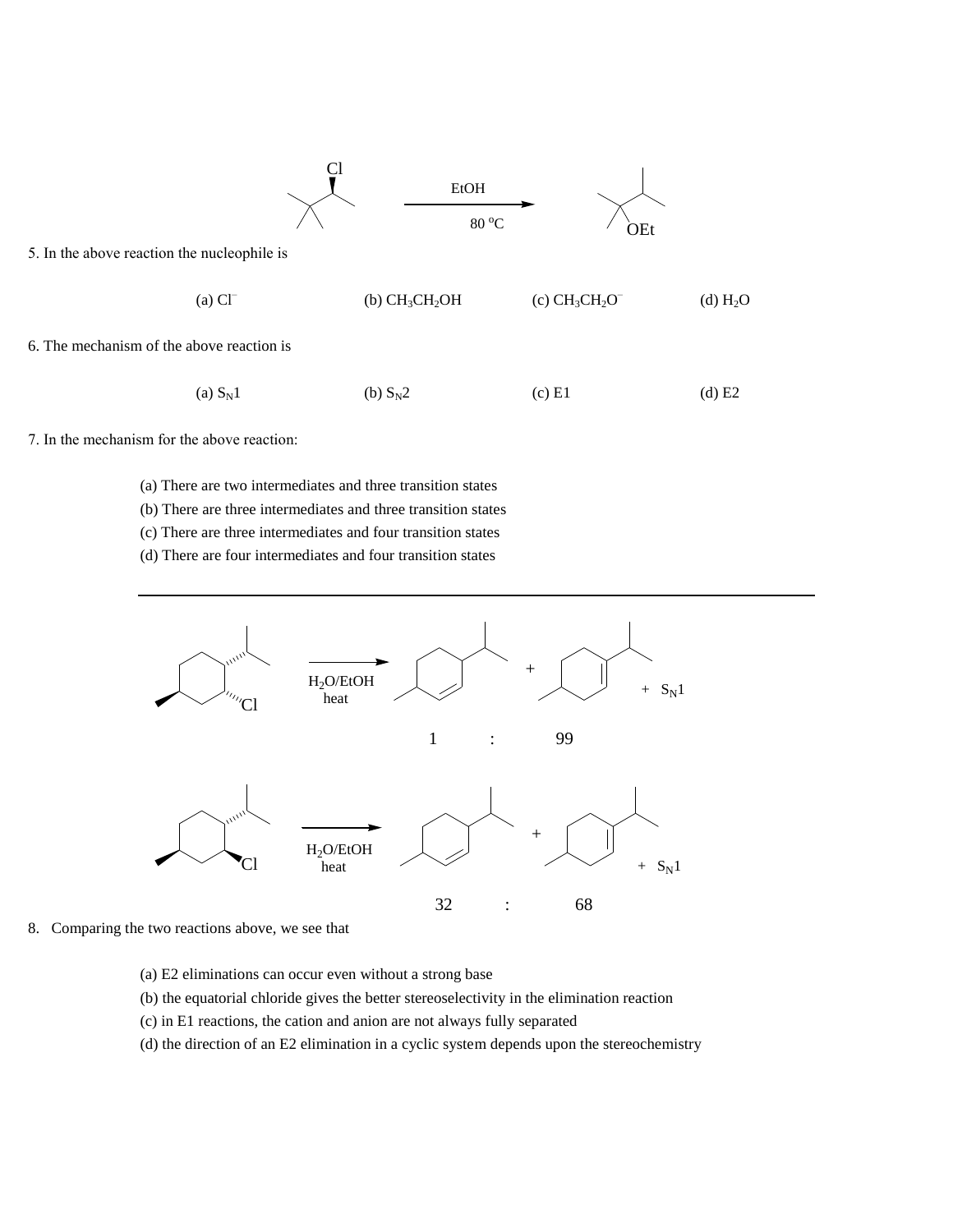

9. The main difference between these two reactions is that:

- (a) In the first case, the Cl is axial, and in the second it is equatorial.
- (b) In the first case, the Cl is equatorial, and in the second case it is axial.
- 10. The reaction that would be expected to go faster would be:
	- (a) The first case, because an equatorial chloride is more stable.
	- (b) The second case, because an equatorial chloride is more stable.
	- (c) The first case, because the axial chloride can undergo *anti* E2 elimination.
	- (d) The second case, because the axial chloride can undergo *anti* E2 elimination.
- 11. The reason the second reaction is so selective in terms of the alkenes produced is that:
	- (a) *anti* E2 elimination can only go that way.
	- (b) *syni* E2 elimination can only go that way.
	- (c) There is less chance of substitution in that case.
	- (d) E2 elimination is impossible, so E1 elimination occurs instead.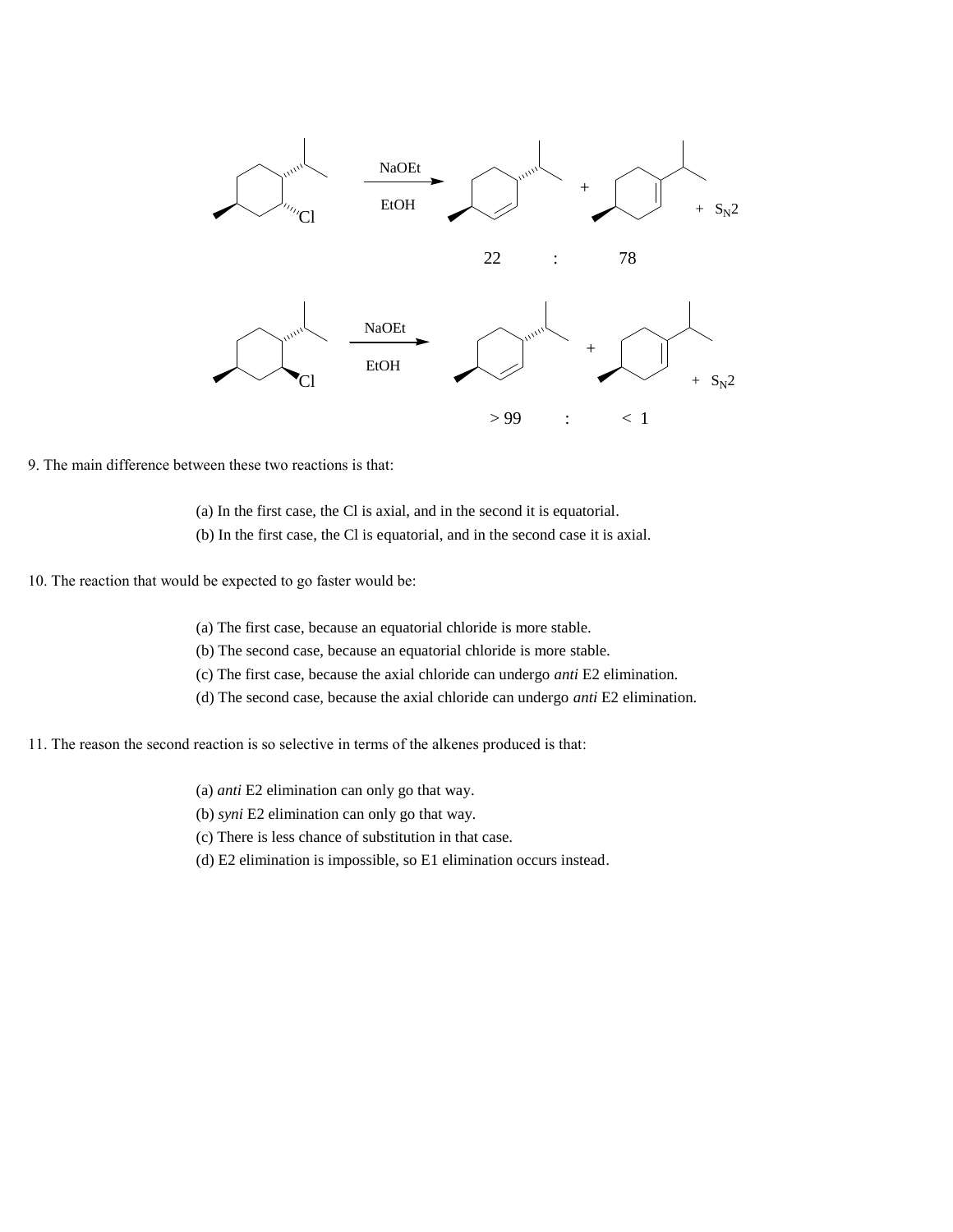

12. The mechanism of the above reaction is

(a)  $S_N1$  (b)  $S_N2$  (c) E1 (d) E2

13. The reason this elimination goes the direction it does is that:

- (a) That is the only way you can get *anti* elimination.
- (b) The reaction follows Zaitsev's rule.
- (c) The other direction would have to go through the cation.
- (d) Elimination the other way would give an impossibly strained alkene.



14. The major product in this case is the *trans* alkene because:

- (a) That is what Zaitsev's rule demands.
- (b) The nucleophile is quite bulky.
- (c) The reaction goes through an E2, not an E1, mechanism.
- (d) The stability of the alkene is reflected in the transition state.

15. If the base used in this reaction were KO-*t*-Bu in HO-*t*-Bu, then:

- (a) We would expect more elimination.
- (b) The major product would be *cis*-2-pentene.
- (c) The major product would still be *trans*-2-pentene.
- (d) There would be less 1-pentene.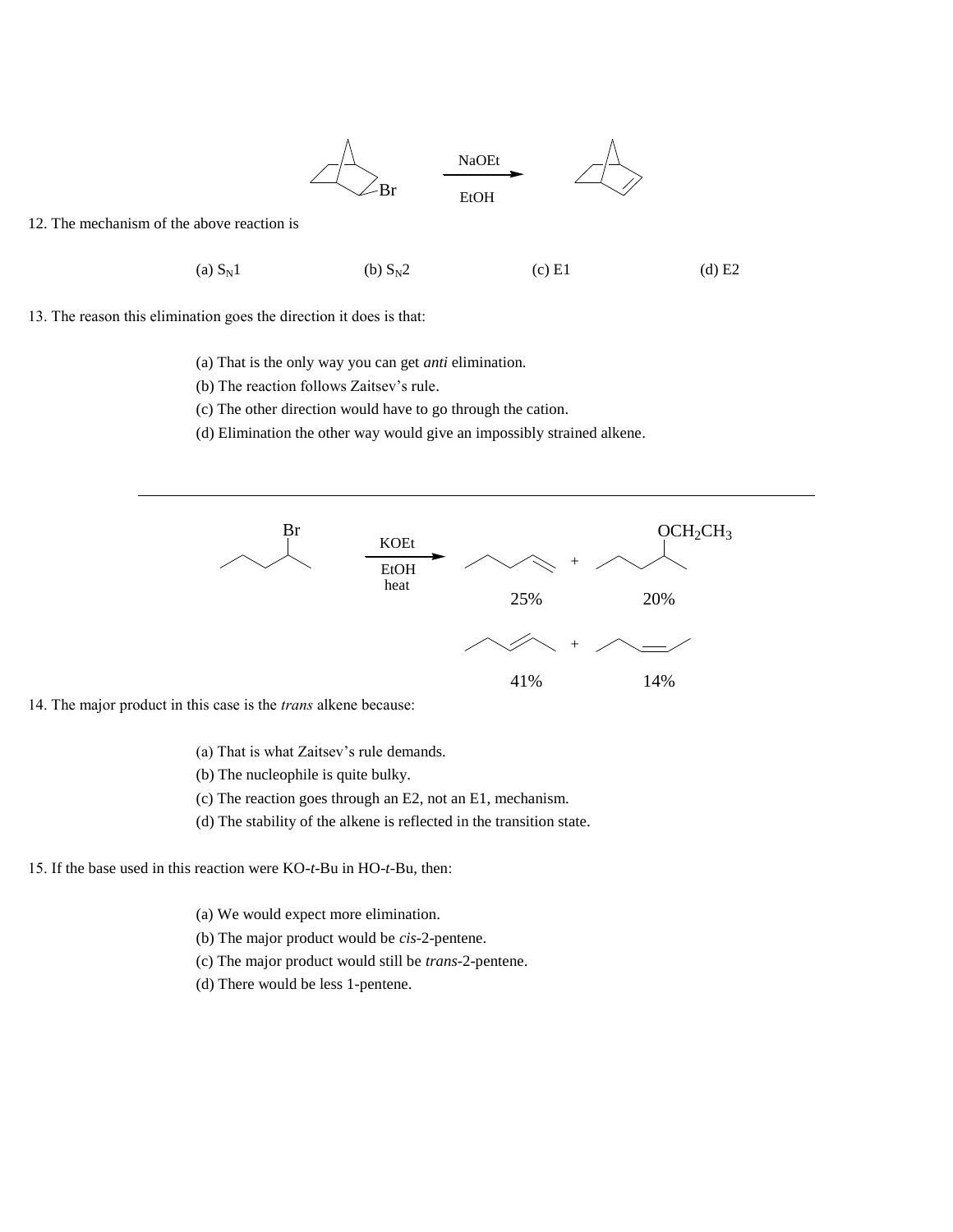

16. The primary lesson here is that:

(a) even with a bulky base a primary alkyl halide can give a substantial amount of substitution

- (b) primary bromides primarily give substitution, even with a strong base
- (c) using a protic solvent is a bad idea if what you are looking for is elimination
- (d) there is no lesson here



- (a)  $S_N1$  (b)  $S_N2$  (c) E1 (d) E2
- 18. The primary lesson here is that:

17. The mechanism here is

- (a) Tertiary bromides undergo E2 reactions.
- (b) Use a bulky base to reduce the amount of substitution.
- (c) A bulky base can result in a "violation" of Zaitsev's rule.
- (d) Disubstituted alkenes are more stable than trisubstituted alkenes.

19. If NaOH in water were used instead for the base in this case we would expect:

- (a) more substitution.
- (b) more 2-methyl-2-butene.
- (c) more 2-methyl-1-butene.



20. DBU is used in this reaction

- (a) because it is a strong base.
- (b) because it is a good nucleophile.
- (c) because it is a weak base.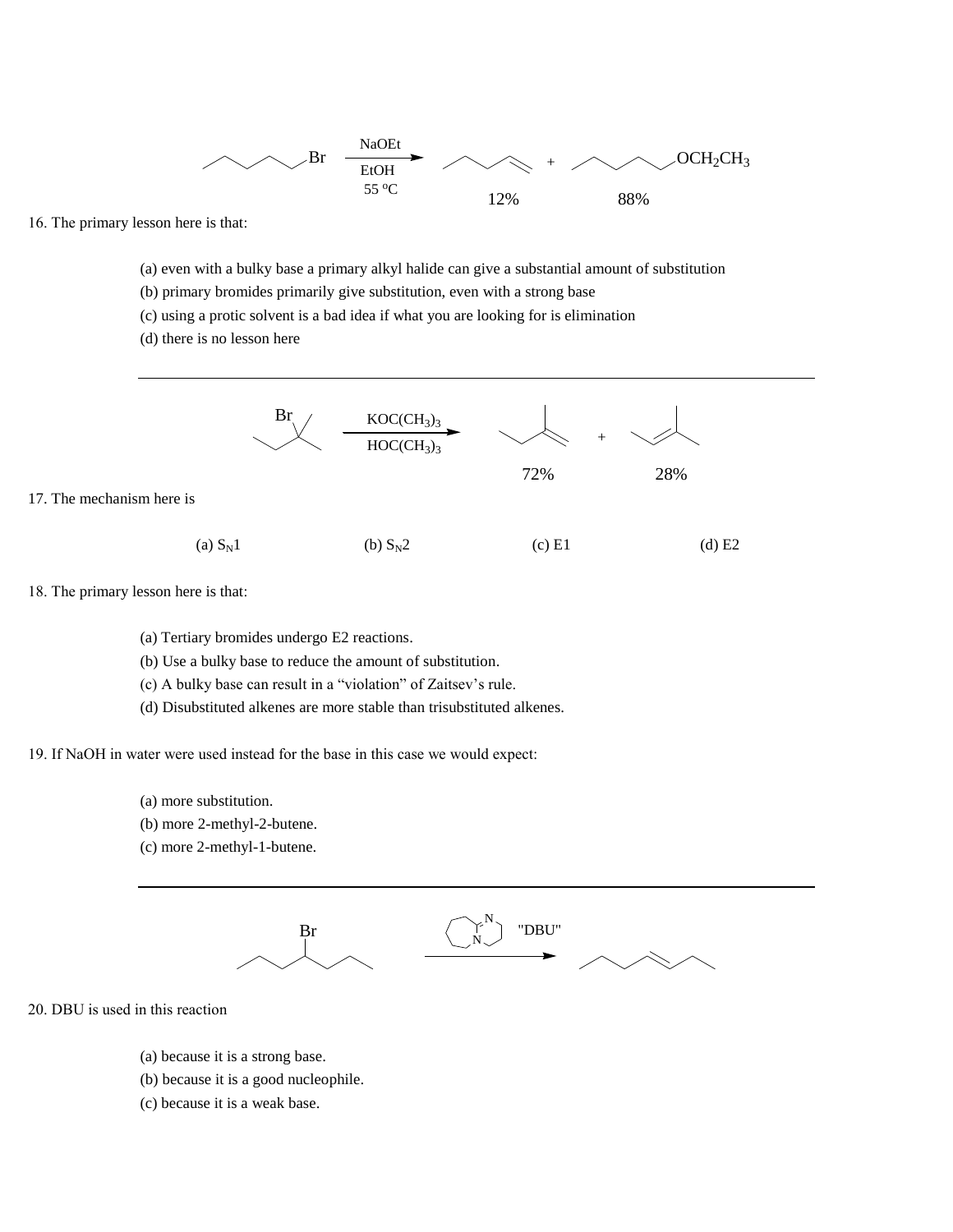

21. The mechanism of the reaction leading to the *major product* in this case is

(a)  $S_N1$  (b)  $S_N2$  (c) E1 (d) E2

- 22. The reason there is so much substitution in this case is that
	- (a)  $H<sub>2</sub>O$  is a good nucleophile.
	- (b) EtOH is a good nucleophile.
	- (c) the reaction is reversible.
	- (d) there is no reasonably strong base present.



23. The reason there is less substitution in this case than in Problem 21 is that

- (a) alkyl chlorides react faster than alkyl bromides.
- (b) alkyl chlorides react slower than alkyl bromides.
- (c) tertiary alkyl halides are less likely than secondary alkyl halides to undergo substitution.
- (d) tertiary alkyl halides do not undergo  $S_N2$  reactions.



- 24. The reason there is only one enantiomer produced in this case is that
	- (a) The nucleophile is ethoxide anion.
	- (b) The reaction mechanism involves only one intermediate.
	- (c) The reaction is stereospecific.
	- (d) The mechanism is  $S_N1$ .